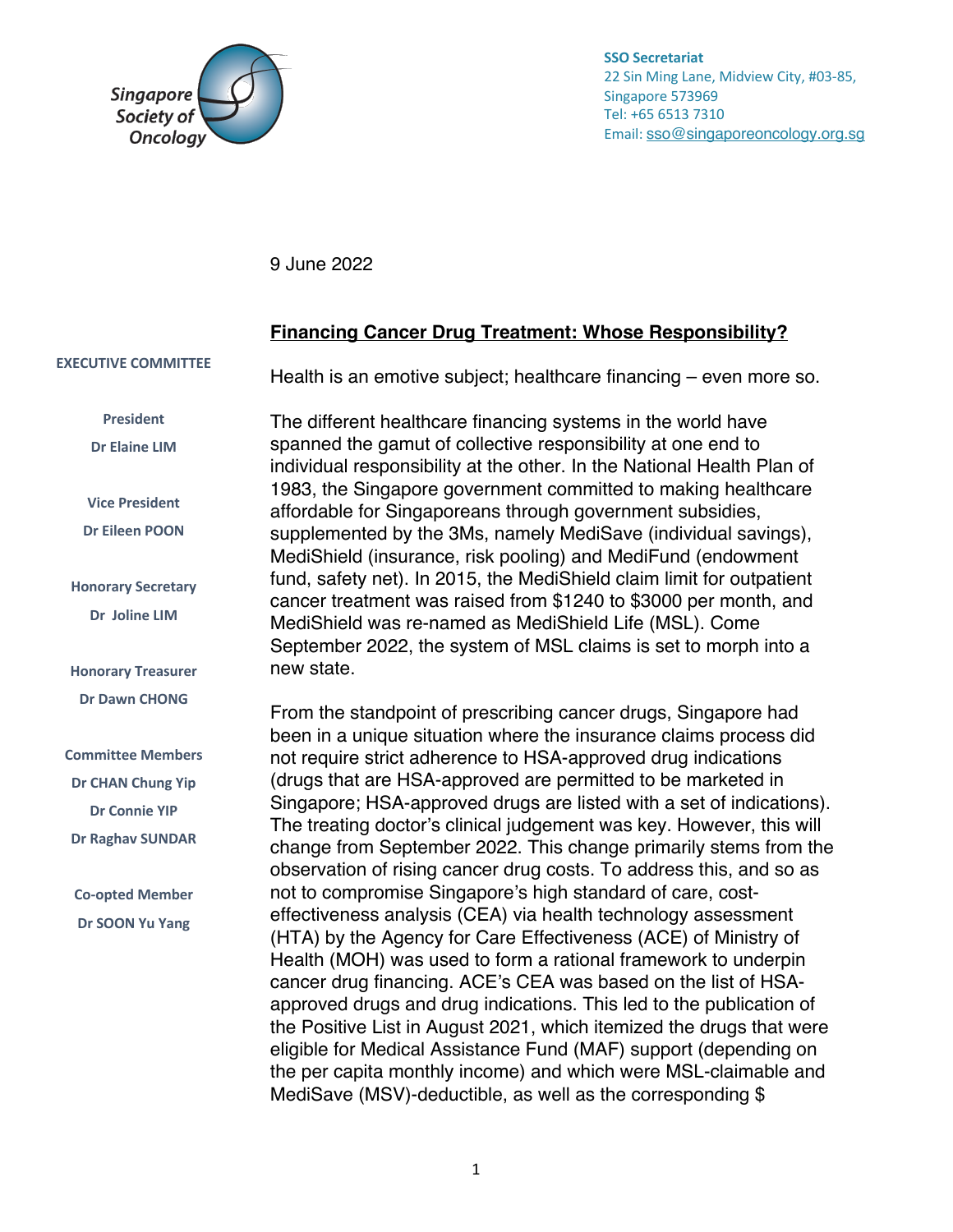

**SSO Secretariat** 22 Sin Ming Lane, Midview City, #03-85, Singapore 573969 Tel: +65 6513 7310 Email: sso@singaporeoncology.org.sg

thresholds and limits. There have been additions to the Positive List since August 2021, which is a testament to ACE honouring its pledge to continually assess applications for inclusion. This assessment process has to be nimble, especially for new drugs, so that their inclusion is timely.

Doctors are natural advocates for their patients' health, rather than their financial managers. In settings where there is no robust data, doctors often need to make treatment decisions for their patients based on clinical judgement – this is where we wade into the waters of 'off-label' prescribing.

In the molecular era, drugs are increasingly molecular target-specific, rather than anatomical tumour-specific – this has implications for HSA in its approval of drugs and their indications, as well as HTA by ACE. Many countries' health authorities take its cue from the Food & Drug Administration (FDA) in USA and the European Medicines Agency (EMA), where data from clinical trials are assessed to determine drug indications and approval for registration. With modern technological advances, as each anatomical tumour type is being precisely sub-divided by its molecular profile (precision oncology), the size of each sub-group decreases. Even though a drug may be developed that specifically targets a molecule or molecular pathway, the small numbers of these sub-groups would not likely be able to support a full randomised study, which would require large enough numbers of patients in order to generate data that is considered 'robust' in the statistical sense. There are anatomical tumour-agnostic clinical trials ongoing, where patients are selected based on their tumour's molecular profile, not anatomical site. However, not every tumour is expected to be represented, or represented equally.

Having been used to making treatment decisions with an eye on the \$3000 MSL limit and \$1200 MSV limit, there has been a fair amount of discomfort and unease amongst doctors over the impending changes associated with the Positive List. Quite apart from the implementation of the new and seemingly complex system of claims and deductions on the ground, it feels as if the doctors' prescribing wings have been clipped. For patients who are wholly reliant on MSL and MSV to cover their healthcare expenses, doctors will need to be mindful of and up-to-date with the dynamically changing Positive List.

Will insurance companies take their cue from the Positive List? How will Integrated Shield Plans and their riders fit into the new landscape of cancer healthcare coverage? We had an inkling from a Straits Times article on 21 April 2022, where our Immediate Past President of SSO, Dr Choo Su Pin, was featured with her patient with advanced gallbladder cancer. A common refrain from patients denied their claims is: "I've paid so